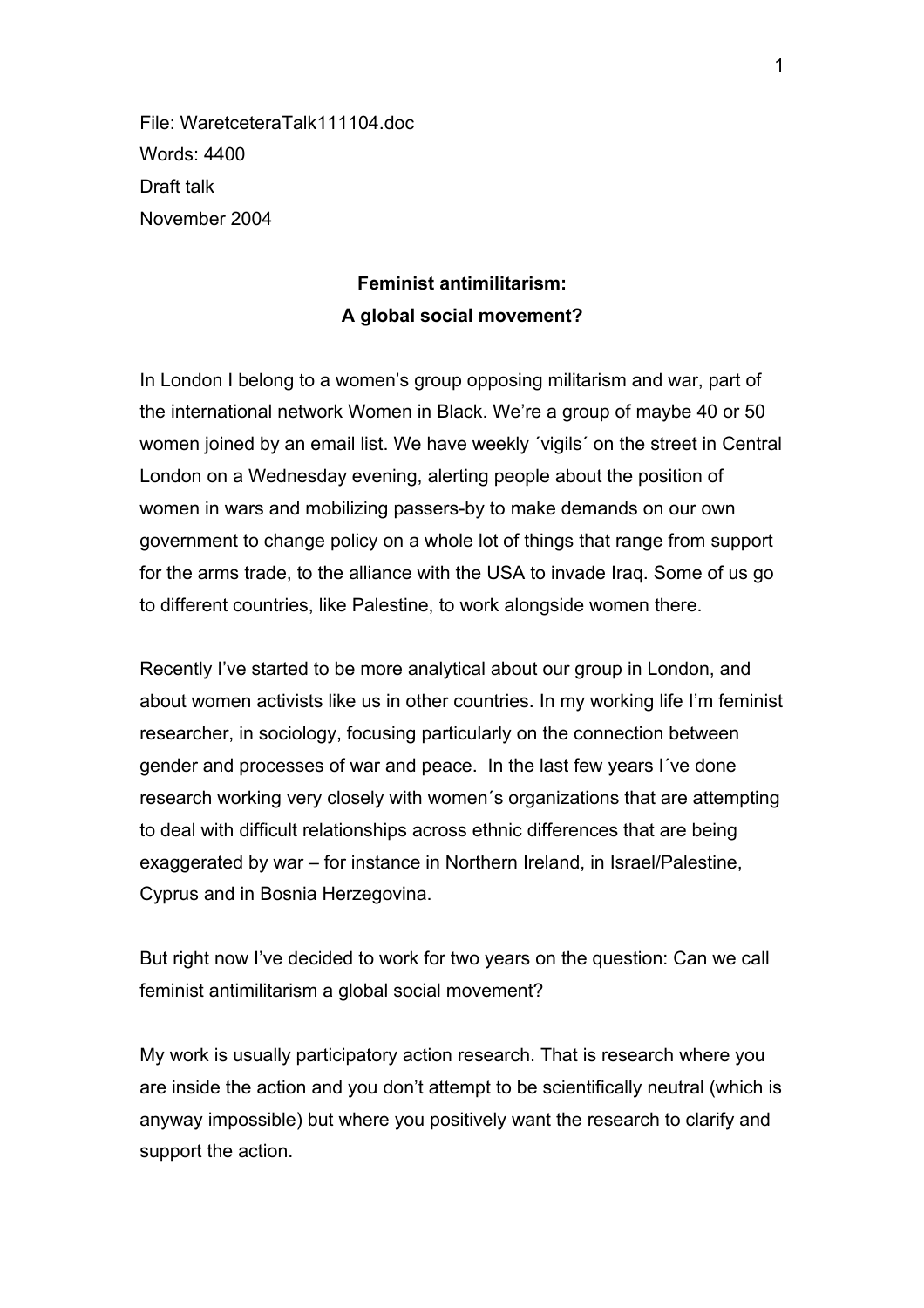So, methodologically, being 'in' Women in Black, what I'm doing on feminist antimilitarism is research from an insider perspective. And that carries certain ethical responsibilities – for instance always giving first priority to the needs of the action, if there's any conflict of interest with the needs of the research. And trying to give women back their own words, give them a degree of control over what I say they're saying.

I´m experimenting with using a weblog (an interactive website) as a tool in the research – putting material that isn't yet finalized into a space where women can comment on it. Anybody who does research will know that this makes you very nervous. You want to hold onto the material until you're very sure and certain. But it can be better to exchange ideas that are *in process*, before you get too attached to them. And that´s what I'm doing here and now.

I have five main questions in the research. First I want to find out who we are and where we are...a kind of mapping. Because even in Women in Black we dont know for sure how many groups, and what kind of groups, there are in our network, in what countries and cities. And beyond Women in Black, we know even less about all the other groups and activities of women opposing war.

The second question is - what´s distinctive about our methodology, our approach? Is it different from mainstream antiwar activism? Third, what's our analysis, how do feminists understand the problem of militarism and war, and how much do we agree in this? Fourth, what are our strategies for peace – what do we think we're doing? And finally, fifth, how well connected are we, what are our communication needs?

I'll say a bit about all these five things. But I want to preface that by thinking a bit about globalization and global social movements.

At the back of my mind is a bigger question about globalization. I guess we need to be clear about how we´re using this word. Often it´s used just to mean the new global reach of corporate capital, empowered by neoliberal economic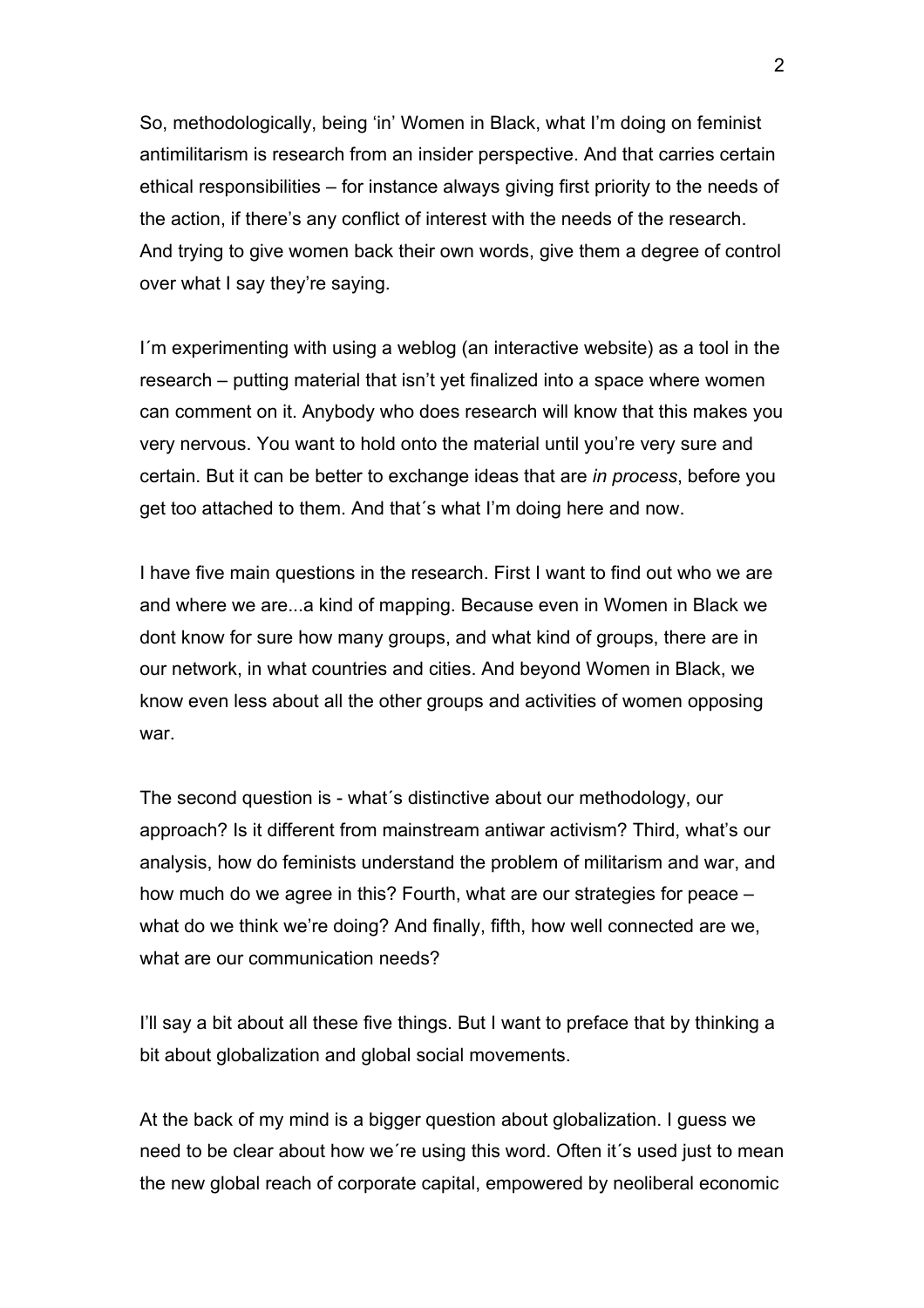policies of the powerful countries and the international institutions that they control, like the International Monetary Fund. The unimpeded global operation of capitalist finance, production and markets has brought dramatic changes in the exploitation of labour, and of nature, and of women, with growing inequalities, injustices and exclusions, and scary environmental disaster scenarios.

Globalization seen this way is destroying local economies and communities, creating deeper separation between the exploiters and the exploited, and homogenizing the world´s varied cultures around the production and consumption of commodities the multinationals choose to generate. In this sense globalization is totally bad, and so people can talk about ´the *antiglobalization* movement´of progressive people who are opposing it.

But there´s a broader and more inclusive way of using the word globalization which refers to the new potential for communication and contact on a global scale, due to rapid means of transport and electronic information technologies.

As women, as feminists, we use these things, too. And we often forget that our dependence on them is very problematic, because the Internet is nothing if it's not the child of corporate capital. Research and development on information and communication technologies is driven by military needs. Also, the obsolescence of its hardware is massively polluting. Maybe this is the fundamental contradiction for us and for other global social movements. We could discuss this later maybe, but look at the air miles I travel, and other women travel, to maintain contact and solidarity across national borders! And how dependent we all are on the Internet and cheap international phone calls.

The new global social movements involve new collective social actors organizing on a new scale. We need to organize globally because the threat is global. And I think it helps to recognize ourselves as ´new collective social actors´ and to understand in what ways and why the old traditional political actor, the organized working class, has in a way failed us. The working class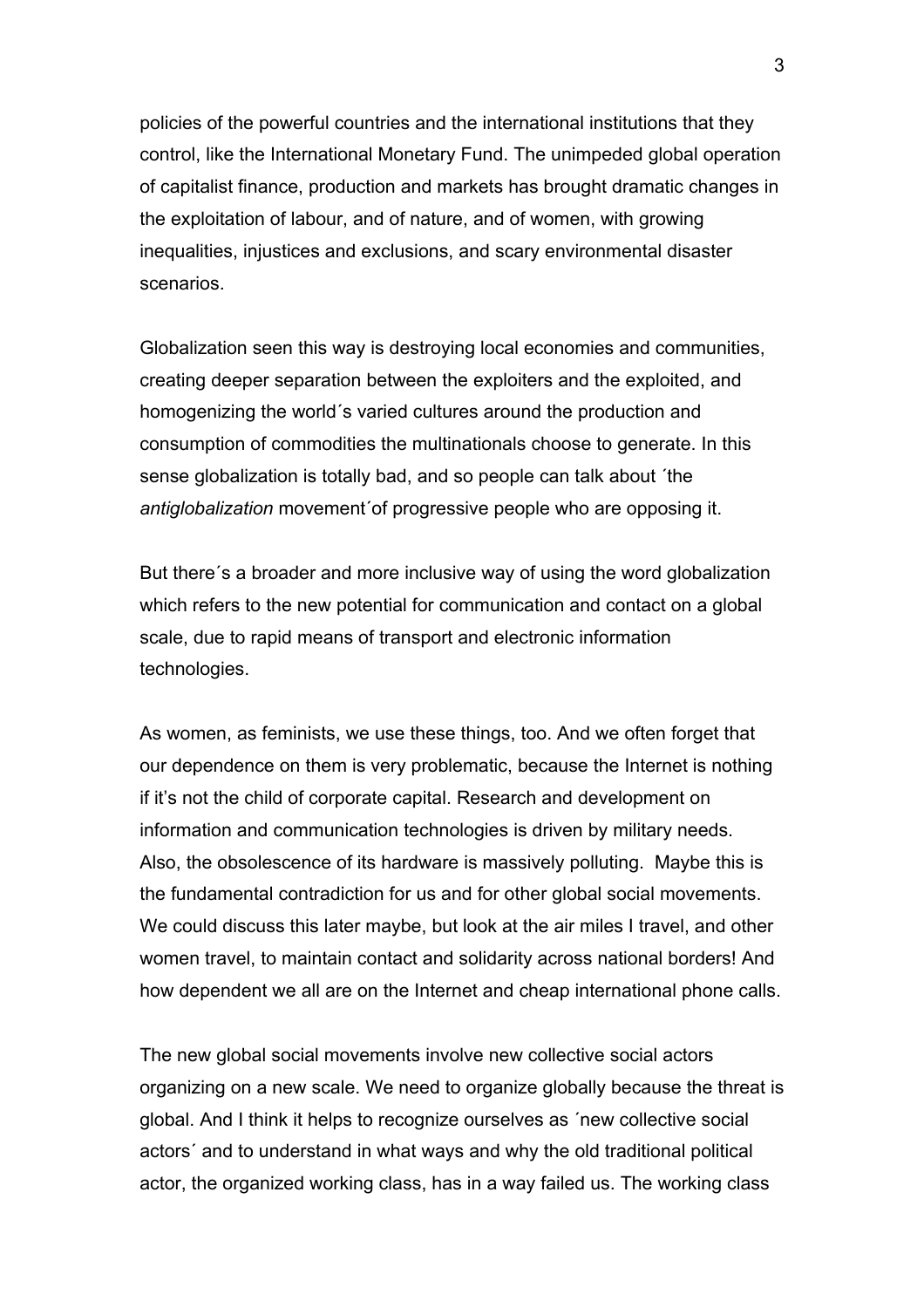capacity for self-organizing has been eroded, partly by globalization. But it was in fact never a very effective *international* movement. The class-based organized labour movement in strong economies was rhetorically in solidarity with labour in underdeveloped economies - but that solidarity was all the time undermined by the perception that competition from workers in those poor countries was reducing workers' wages in the rich ones.

Marxism hasn't been much use to us in understanding the new social actors. But analysts coming out of the Marxist tradition have started to acknowledge that the point of production isn't the only or even the main 'antagonism', as they used to call it. They´ve begun to theorize new alliances to contest power.

One of the new collective actors capable of generating a global movement is of course *women* – even the male theorists seem to have woken up to that – women thinking and acting *as* women, while at the same time questioning the category, using a gender analysis of power.

Social movements are difficult to define because you can't put boundaries round them. You need metaphors like gravity, pulls of attraction between certain themes and actors; or of flows, like currents in an ocean. The movement I'm interested in is in one sense a current within the global women's movement. In another sense it's a current in the worldwide movement against war. And part of the global justice movement, the environmental movement and so on.

We may not be able to put a boundary round it, but we *can* define a focus or cluster of foci. I'm choosing to define it as… the movement of women that´s focused on violence against women in armed conflict, on enmity and reconciliation, on wars and their effects, and on militarism and militarization. We could call this "war etcetera" for short. But of course that selection of foci is arbitrary – because the movement continually flows into movements on – for instance – domestic violence, reproductive rights, human rights, and so on.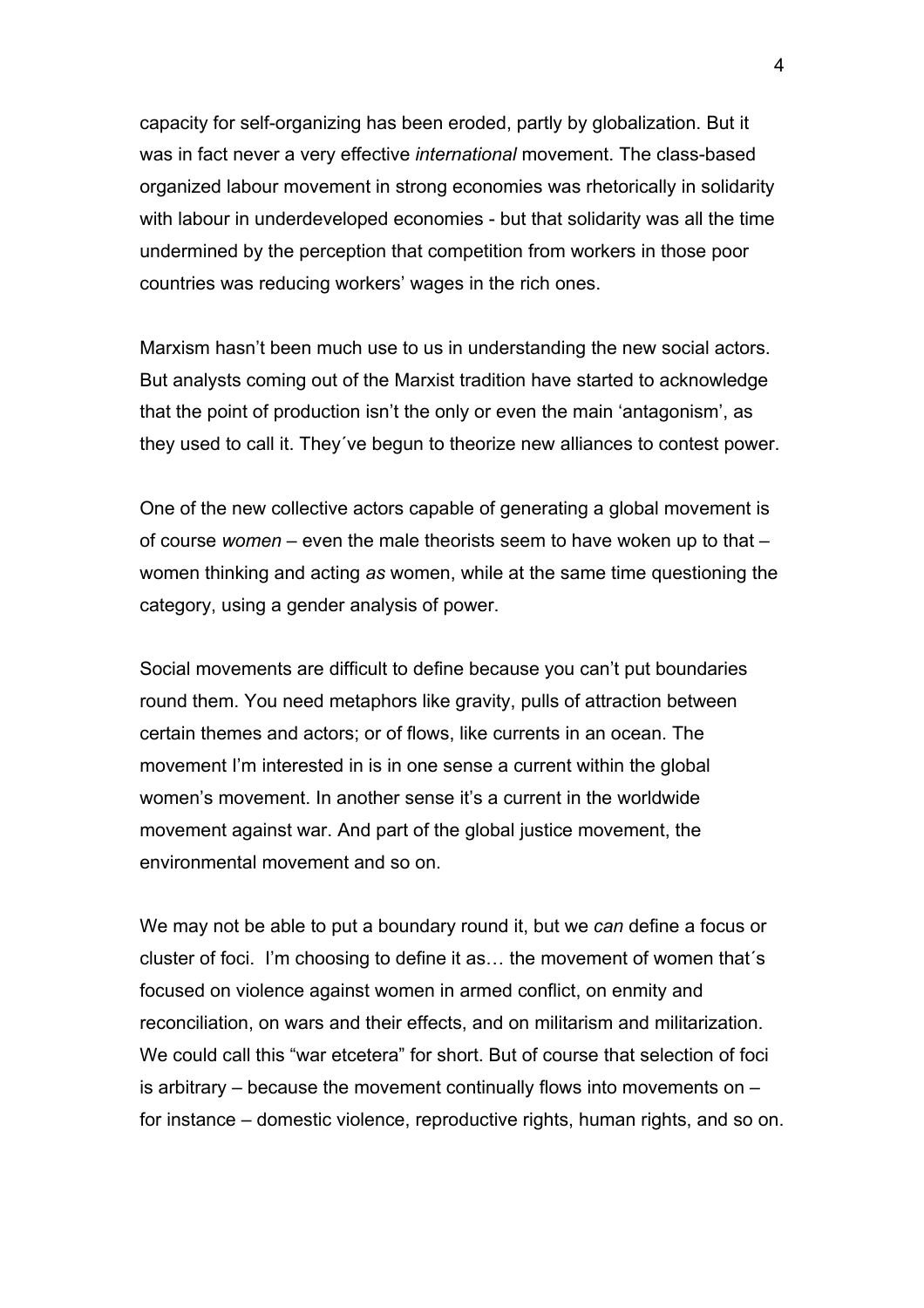The reason for a particularly energetic part of the women´s movement worldwide focusing on issues of war and peace is pretty obvious. The global reach of corporate capital is being underwritten by the projection of US (and allied) military power worldwide. Since 1989 (and in an astonishing display since September 11 2001) we've seen a growing readiness to use open force to enact this new imperialism. This coincides with a hugely increased technical capability to kill, and an alarming willingness to die in order to kill. Also, a lot of countries, destabilized by the collapse of the Soviet system and mandatory structural adjustment, and impoverished by unequal trade relations, have experienced, as Yugoslavia did, outbreaks of 'ethnicized' conflict on a big scale. All together, it´s not surprising that among the several issues around which women are mobilizing is 'war etcetera'.

## **1) Mapping the movement.**

In my research I'm supported by small grants from a number of charitable trusts concerned with peace. With their help, I'm travelling to countries where I know, or I'm told, that women are active in particular ways on these 'war etcetera' themes. I'm starting by contacting groups I know about, and allowing the local contacts to direct me outwards to others that I don't know about. So I'm finding that a lot of different kinds of social elements have to be imagined as being 'in' our movement.

Again we can't lay down definitions, but only give examples. We could start with the obvious – the movement includes women's networks that are international scope. An obvious place for me or you to begin is with Women in Black. It's an obvious candidate for this social movement we're trying to pin down: because it's a *feminist women's* network, it's got aspirations to be *global*, and it has a precise focus of *war.* 

But WiB isn't the only world-spanning network of women dedicated to opposing war. A much older and highly respected one is Wilpf, the Women's International League for Peace and Freedom. It was founded in the middle of the First World War, so it's almost 90 years old, and it has branches in 40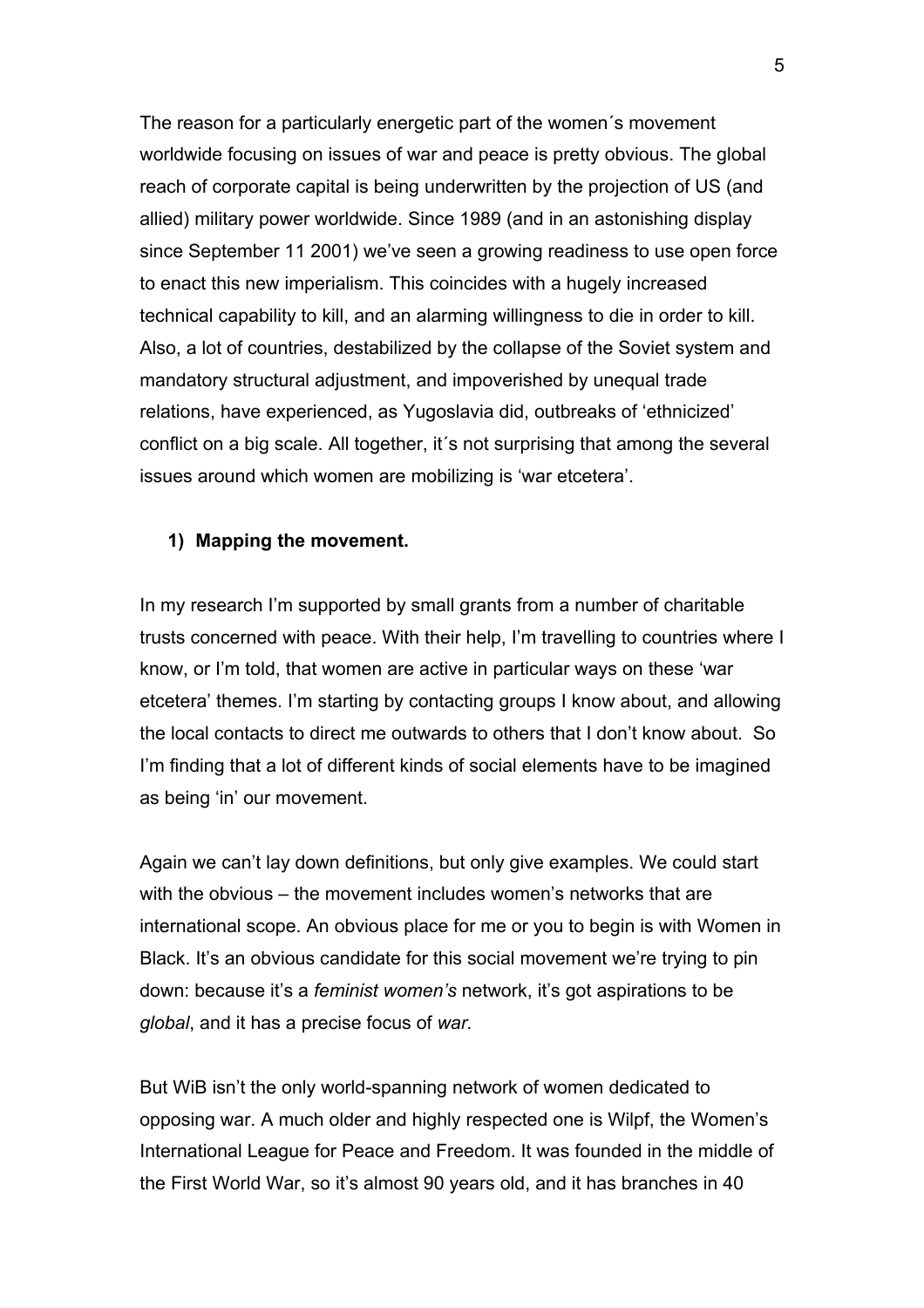different countries and it's taken seriously by the United Nations, where it maintains a permanent office. To achieve such things it's had develop on less anarchic lines than WiB. It's had to bureaucratize. It has a head quarters in Geneva, an office at the United Nations, paid staff.

Another newer network is Code Pink, started since September 11 by Medea Benjamin, Starhawk and some other women in the USA. They depend on their website and e-mail list to model and disseminate a certain kind of action – first across the USA, increasingly in other countries. Code Pink are in total contrast to the serious, dignified, silent vigils of Women in Black, and equally far from the executive committees and presidential elections of Wilpf. Code Pink women and their male allies wear shocking-pink feather boas and have fun with street theatre and puppets. The three styles of Wilpf, WiB and Code Pink attract individuals with different aesthetics, and perhaps slightly different feminisms. They have different political uses too – they´re good for different things.

But the global social movement of women opposed to war, if that's what we are, is far more than these purpose-designed world-wide networks. First, there are thousands of women's groups around the world, addressing one or other aspect of the overall problem in one locality: like say 'Women Act against Military Violence', in Okinawa, Japan. A lot of local groups like that aren't connected to others. As it happens that one is - it's a part of the really interesting alliance of women who call themselves the East Asia, US and Puerto Rico Women Against Militarism Network.

Secondly, there are women's *sections* or initiatives within a lot of mixed organizations – a good example would be the Women's Portal of IANSA, the International Action Network on Small Arms. There are women's organizations such as MADRE, whose main concern is human rights, that, as it happens, also do a lot on women and 'war etcetera'. There are women's initiatives that exist only as websites.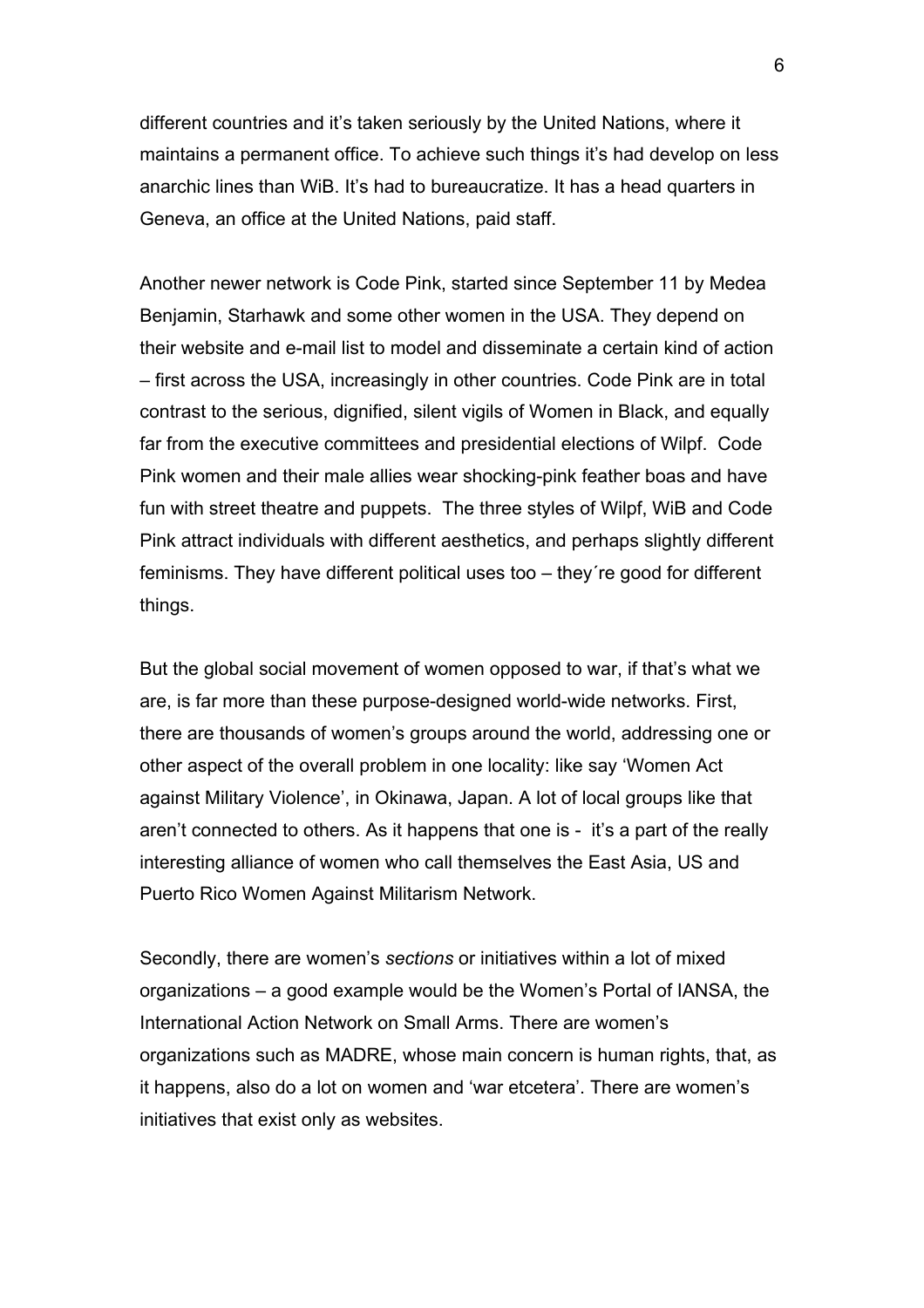An important part of the network is more invisible. It´s a kind of feminist *organism* (not an organization), sort of clusters of women who work together to analyze, monitor and lobby around a theme. You could think for instance of the women who concern themselves with UN Security Council Resolution 1325. The individuals and groups who drafted it and got it adopted, the ones who now chase up it's implementation. Some of these women are in UN agencies, like Unifem and the UN Department of Peacekeeping Operations, others in NGOs like International Alert, others in universities. They know each other and share ideas and strategies, without being institutionally connected. That kind of web has to be seen as part of our movement.

There are a lot of feminist academics and journalists too, who help the movement by analysing and clarifying issues of peace and war. Women's conflict resolution initiatives too. These are part of the movement.

And finally, we shouldn't forget all those women who simply act individually, as women, against 'war etcetera'. The thousands of women that turn out for national demonstrations organized by Stop the War Coalition in the UK, the thousands log on to Indymedia. A woman may put her signature on a petition, put up a poster in her front window. She may teach her students, put forward motions to her trade union or party branch, phone the local radio station. Women like this must be considered part of the movement too. I think we have become a movement of many millions.

## **2) Shared methodologies.**

Why do some women want to organize with women? I think there are basically two reasons. One has to do with how we understand war. The other is the way we want to proceed in opposing it.

It's easiest to look at the second first - ideas about methodologies of organization. Women's organizations pursue their opposition to war through a whole range of different strategies: street demos, non-violent direct action, lobbying and electoral politics, press and media work, travelling to conflict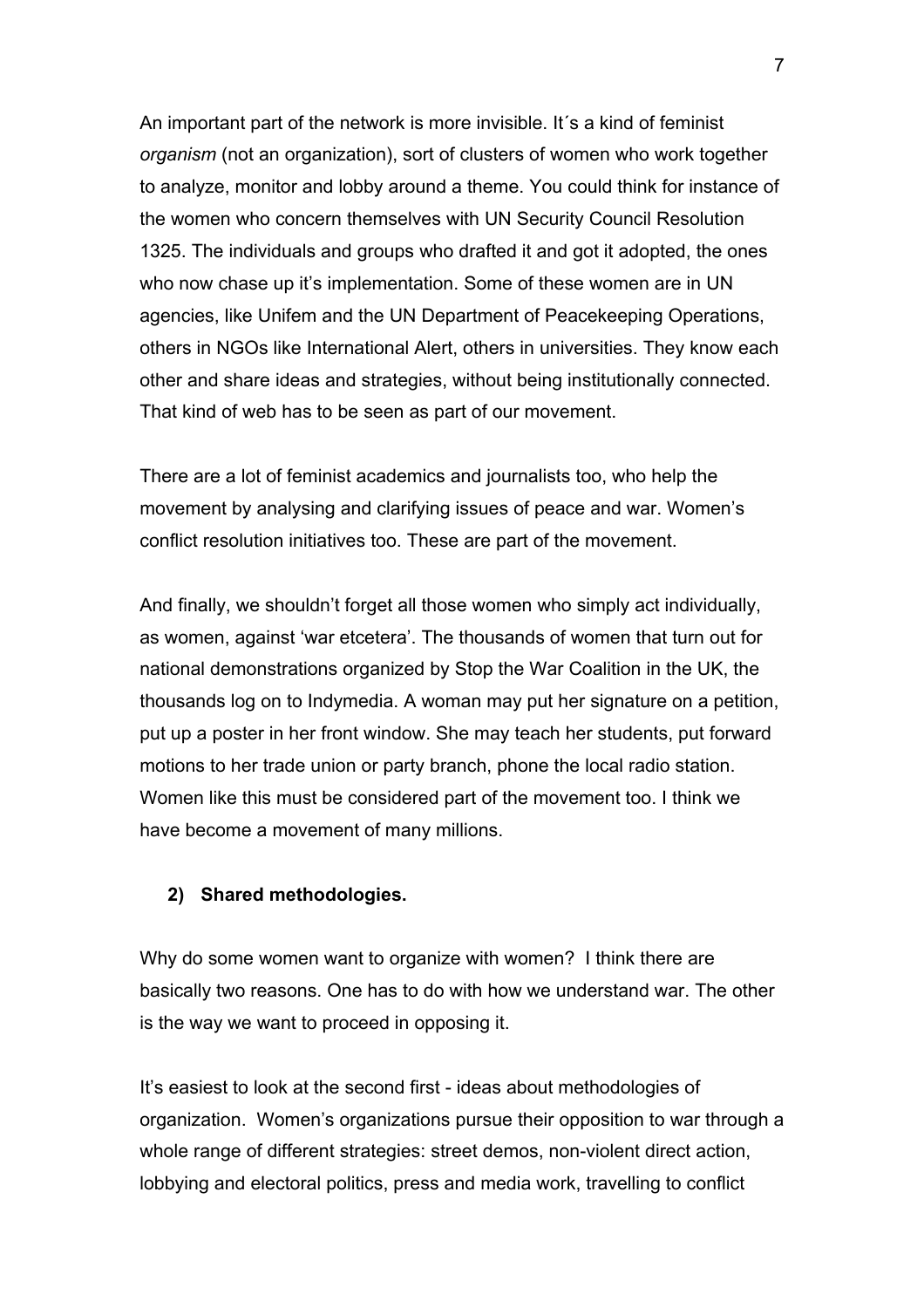zones, conciliation work, research, writing. But then, so do men do these things. But the women active in so many different ways seem to me to share, at least in outline, a certain preferred methodology for which, often after years of struggle, they have left the mainstream movements. We're looking for certain ways of relating and organizing that you can't rely on finding in the wider coalitions of men and women opposing war, particularly where they're dominated by certain parties and elements of the left. I dont know if that´s the case here, but the women I've spoken with in a lot of countries say it's the case with them.

For a matter of argument you could summarize the components of a feminist methodology of antiwar action as four things. First of all, I sense that women tend to connect war very directly to women's own lives. A social movement it´s sometimes said, *'controversializes power'* from the standpoint of the nonelite social actors. If you think about it, this is pretty characteristic of women's opposition to war and the war system: it doesn't derive so much from a political dogma or line, as from range and despair at the way militarism and violent conflict distort and damage everyday life. That's so clear in Colombia for instance, where I was recently. There the war is a terrible three-way conflict between guerrillas, paramilitaries and government forces that makes ordinary villages and urban districts into battlefields. It's the demilitarization of everyday life that women are demanding there.

But it's not just in Colombia. The effect of women having been historically confined to 'the private' means they take it into the public with them when they go. The step that's made over and over again by every woman as she enacts this social movement of women against war is stepping across the threshold of home (whether that's a refugee camp in Sudan, an apartment in Tokyo, a house in Orpington, a shack in a South American *favela*) into the street and back again, forging a consciousness and ultimately a political identity out of a lived connection between everyday life and creative politics in the public sphere.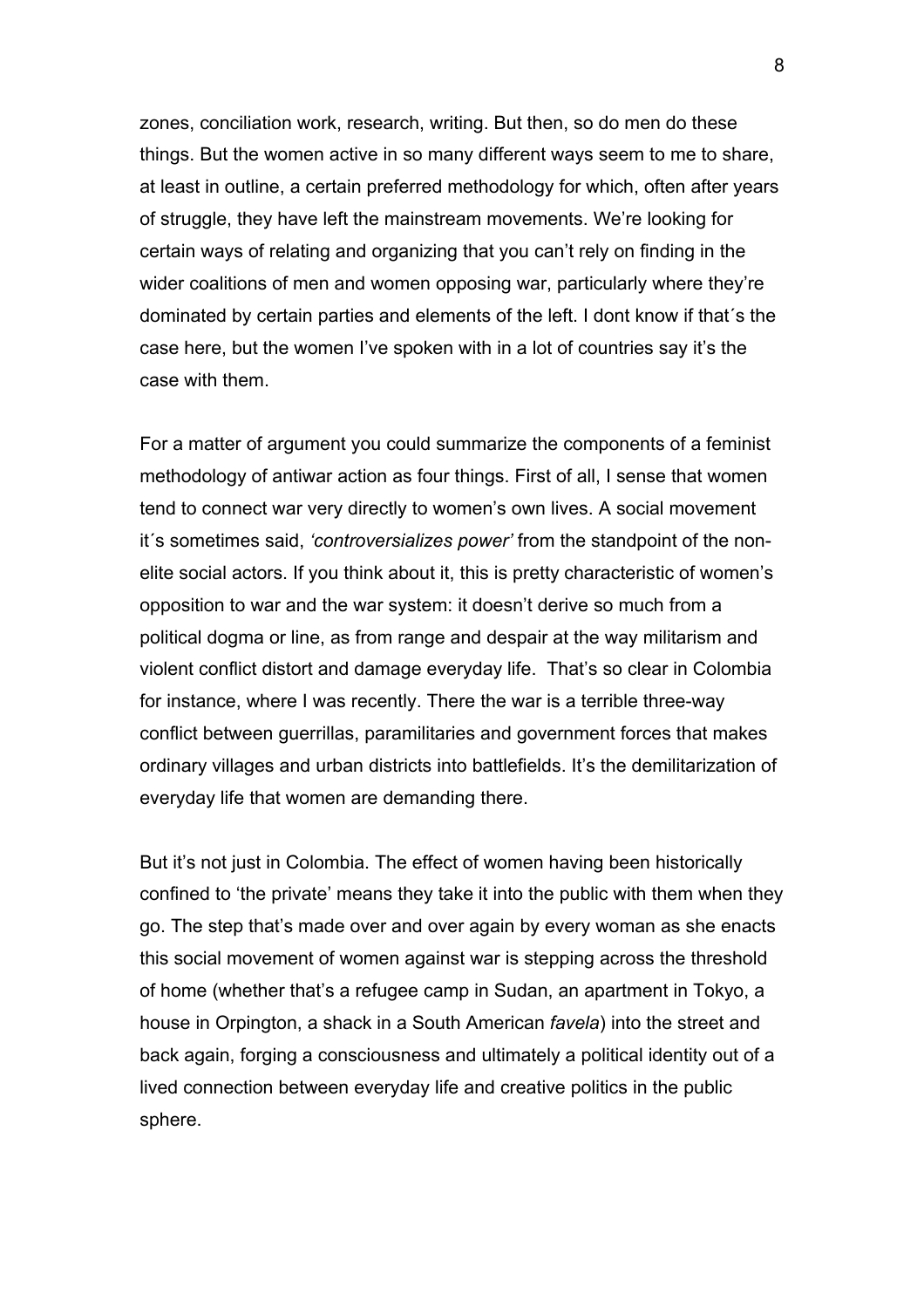A second methodological thing I think we have in common is *principled nonviolence*. Now this isnt as simple as it sounds. I *think* it means we are agreed on 'no exceptionalism', not saying 'But our particular war is a just war. After this one, peace'. It means we are as much as is humanly possible committed to non-violent ways of righting wrongs. (There are huge implications here – a responsibility to find effective means of defending people who are under attack, like Palestinians.) Some of the mainstream peace movement has this principle too. But for women the non-violence means verbal and relational as well as physical non-violence, and the mainstream doesnt always practice that.

A third feminist methodology is *'prefigurative' tactics* in which the 'means' don't betray the 'ends'. In other words, you shape your struggle to have the same form, spirit, relationships as the world you're struggling to bring into being. Which introduces an element of pleasure, inclusiveness and care.

And the fourth thing. I think our movement tends to identify *problems* rather than to identify *enemies*. For instance, we're always at pains to make it clear that doing things separately from men doesnt mean we see men as the enemy. Our Stop the War Coalition, which is a coalition led by the Socialist Worker Party, is all about hating: hating 'capitalists' or 'the USA' or 'the military'. I think the women´s movement against war makes *enmity itself the problem*. Often women on demonstrations engage with individual soldiers, policemen and politicians, assuming their humanity.

## **3) Do we share an analysis?**

So from what I´ve seen so far – and I've made study visits to Belgium, Turkey, Colombia, Spain and four cities in the USA – and now I´m here - I'm beginning to feel confident that the methodologies of protest in the women´s global social movement against war etcetera are pretty clear and unifying. I'm not so sure about the analyses, the concepts.

So here I'd pose three questions. There are lots more of course.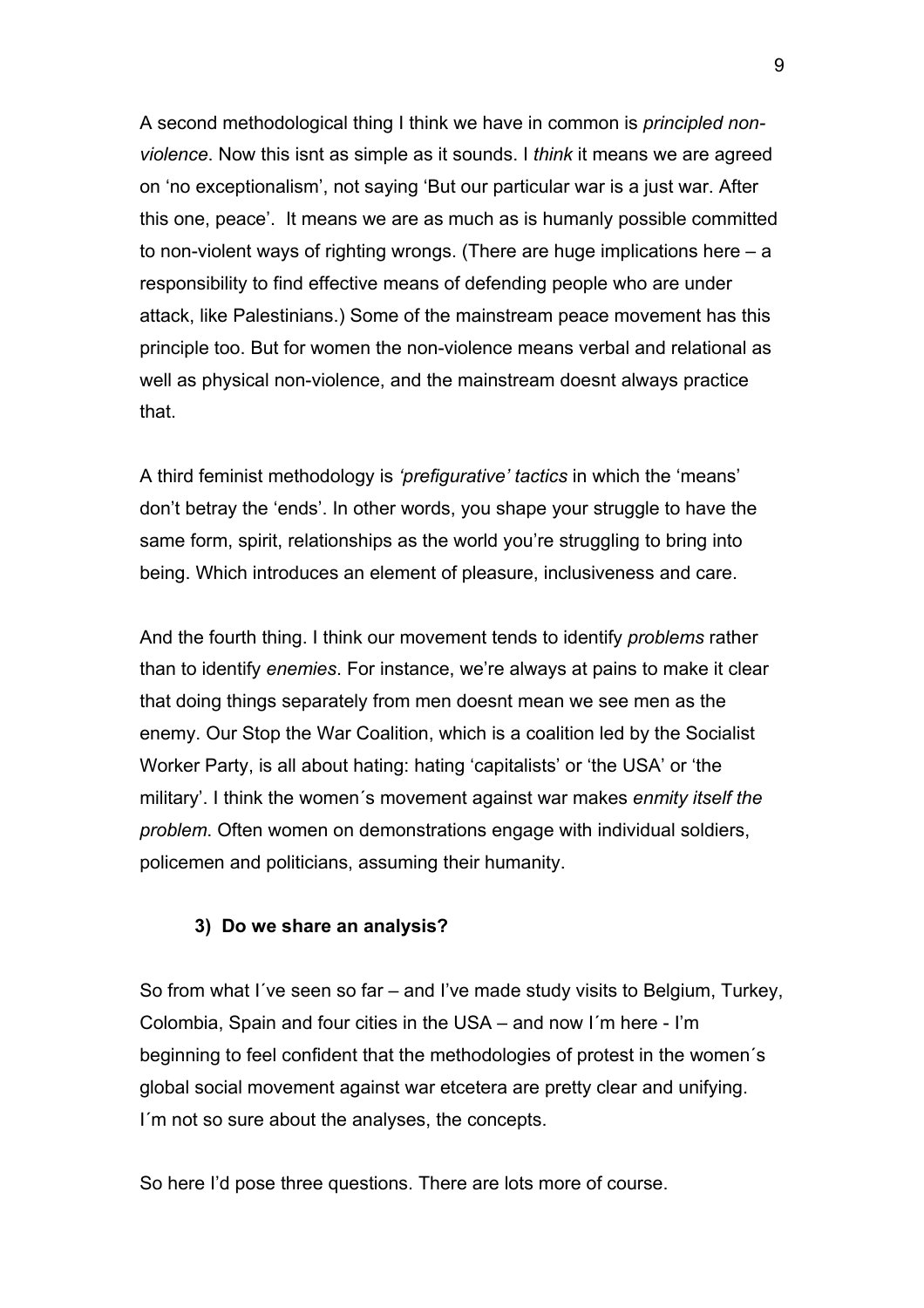First, and for instance, do we all make connections between *instances of war* and the underlying *ideology of militarism and structures of militarization*? Maybe we make the connection conceptually, but it doesnt always show up in our practices. For instance in the USA you'll find a lot of groups who are opposing the the invasion of Iraq but not necessarily or explicitly opposing the systematic projection of US military power around the globe. A lot of feminist groups address the Israeli destruction homes and lives in the West Bank and Gaza but not all of them at the same time challenge the US government's military and civilian aid and advice and diplomatic support to the Israeli Government. Some, but not all, organize to expose the involvement of US companies, like those who sell the Caterpillar armoured bulldozers with which the Israeli Defence Forces knock down Palestinian homes.

Secondly, I also wonder whether all our groups, or how many of us, not only make the conceptual link between *male use of violence to control women*, on the one hand, and on the other the *masculine cultures of war management and war fighting*. Well, perhaps we all make the link, the question is whether we make it explicit, act on it. It sounds obvious I know. But to express this connection isn't so easy, even for feminists. In London for instance we're deeply divided as to putting the M words – men, male, masculine - onto our placards. Some women see it as logical and necessary. Others are afraid it'll aggravate male passers-by and deflect from the 'important' issue: the government's war policies. The result is we dont do it.

I think the mainstream movement tends to analyse war as an *epiphenomenon* of the contemporary imperialist project involving the world domination of corporate capital. Fine, yes, this means the antiwar movement has to interlace intelligently with other global movements including the social and economic justice movement; and the environmental movement. But feminist theory gives us another thought: that war and militarization are instruments of power *predating* the growth of nation states and capitalism, intrinsically related to ages-old patriarchal systems of power, and thus are phenomena that must be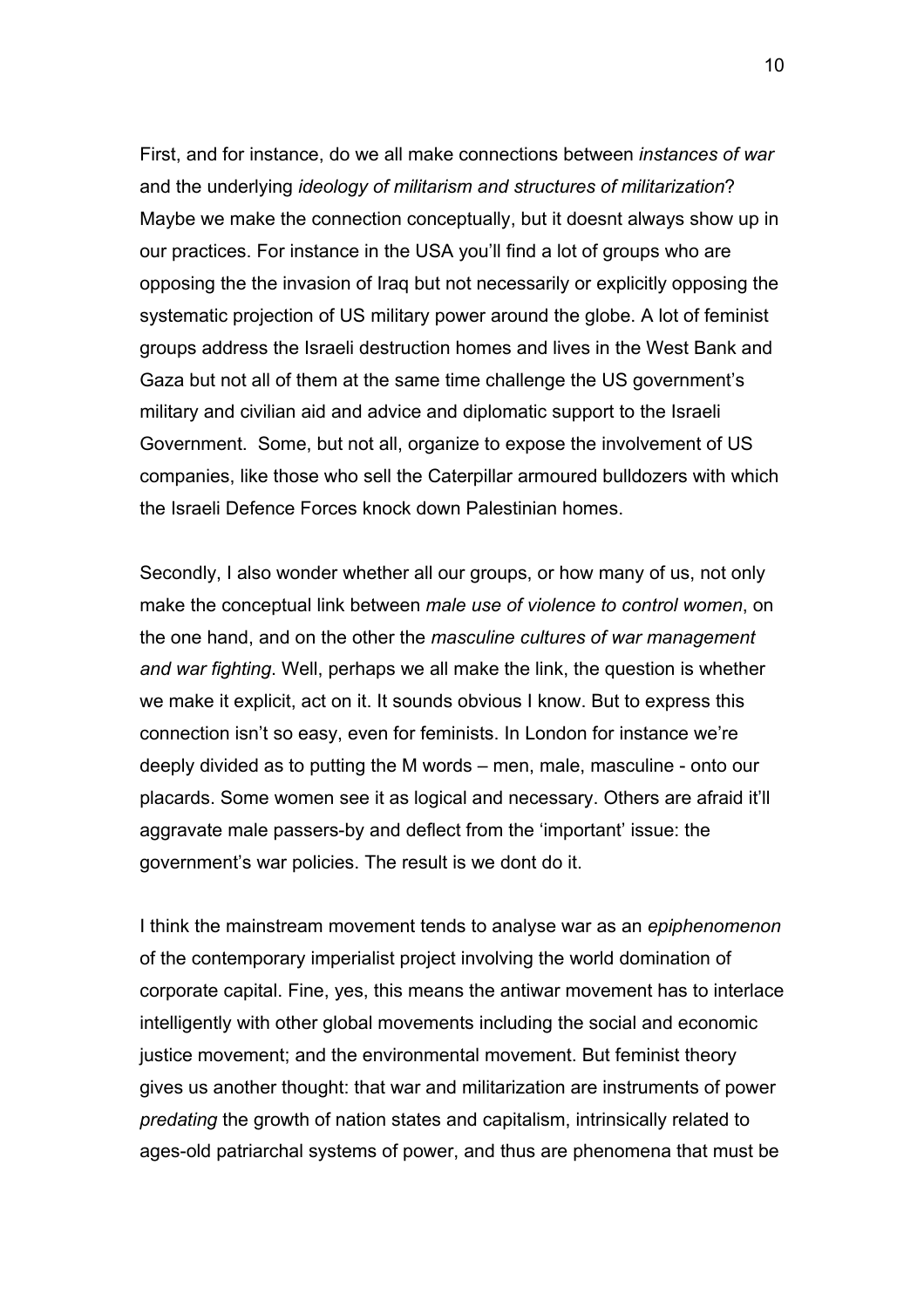challenged as such, in their own right, with appropriate strategies. That means examining the historical development of patriarchal systems very carefully.

Taking the two thoughts together, the challenge is to conceptually connect militarism with the power relations of heterosexual sex, in the context of familial patriarchy, to bring to view the phallic nature of modern war just as of earlier wars.

Third... A manoeuvre that may or may not be part of our analysis, but isnt always part of our practice, is to make explicit the *link between racism and war* – racism seen as necessary to popularly legitimate war and war itself as productive of proper racist hierarchies. It's relatively easy to see racism in a country undergoing ethnic war, but less easy to connect racism in our own countries to our analysis of war. I remember going to Israel for a Sukkot event organized by Bat Shalom. The theme was 'racism'. I remember (so ignorant I am) thinking 'racism – why are they talking about *that* when there's the Occupation to talk about?' And of course I realized my mistake very quickly. Racism in Israel that situates Palestinian Arabs as aliens within Israeli state and society, as literally 'worth-less', precisely legitimates aggression against Palestinians the other side of the Green Line.

This linking of racism and war has got obvious implications for the alliances that women of different positionalities in relation to a given war will seek to forge, not only with women in other countries, but for instance with refugees, asylum seekers and minorites in our own countries. It also gives us a criterion with which to enter into the difficult debates feminists have about nationalism. We can ask: is a given nationalism, at a given time, challenging and dismantling old racist practices, or is it inventing new ones?

# **4) Strategies.**

I'm finding women to be using a very wide range of strategies in different countries. To just list some of them: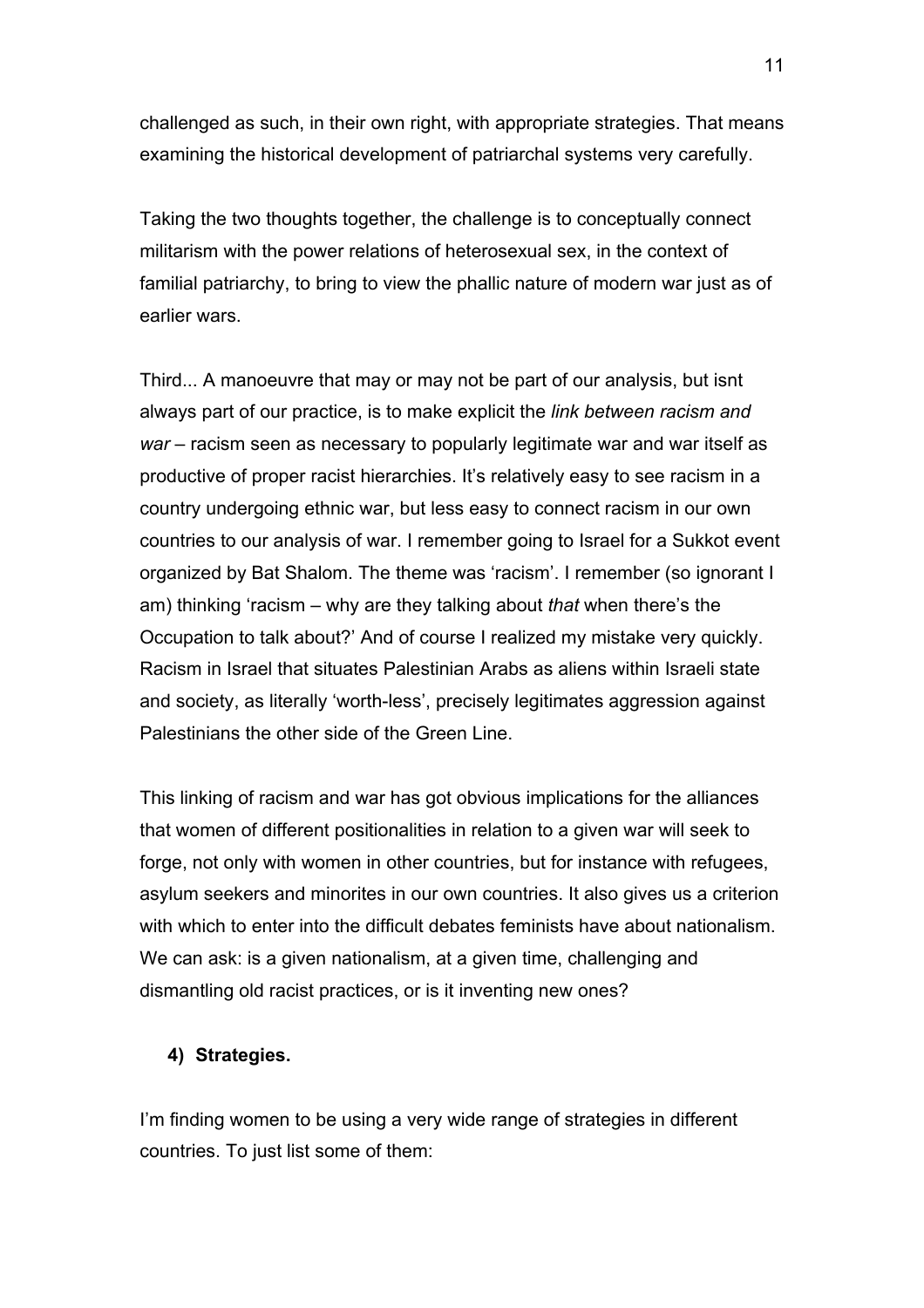- Street actions vigils, street theatre;
- Non-violent direct action picketing political sites, blockading military premises;
- Joining mass demonstrations;
- Information work leafletting the public, teaching, speaking;
- Media work press releases, articles, radio phone-ins;
- Investigation and research about women in war, militarized masculinities, military policy, arms manufacture etc.;
- Support for those who refuse conscription to the military or disobey orders to fight;
- Campaigning e.g. against landmines or the proliferation of small arms;
- Lobbying and pressuring the powerful and influential to achieve change of policy;
- Support of victims of war and of hostile immigration policies, in ways that highlight issues of injustice, militarism etc.;
- Academic research and writing, journalism;
- Peace education in schools and elsewhere, counteracting military recruitment, working with boys and men on gendered violence;
- Networking coordination action etc. locally and internationally to achieve specified ends;
- Solidarity work especially those outside and inside conflict zones.

Some groups think through their choice of strategies carefully. Others among us act more on instinct or emotion. Some evaluate the effects more rigorously than others. There are gaps in our thinking. For instance, a lot of us work on a one-to-one basis: I put a leaflet in one person's hand, she reads it, it has an effect. But sometimes we do this without a very clear idea of how the motive for change gets transmitted from the individual holding the leaflet to the politicians who can change national policy. Some women feel we should do more research and thinking on this matter of strategy.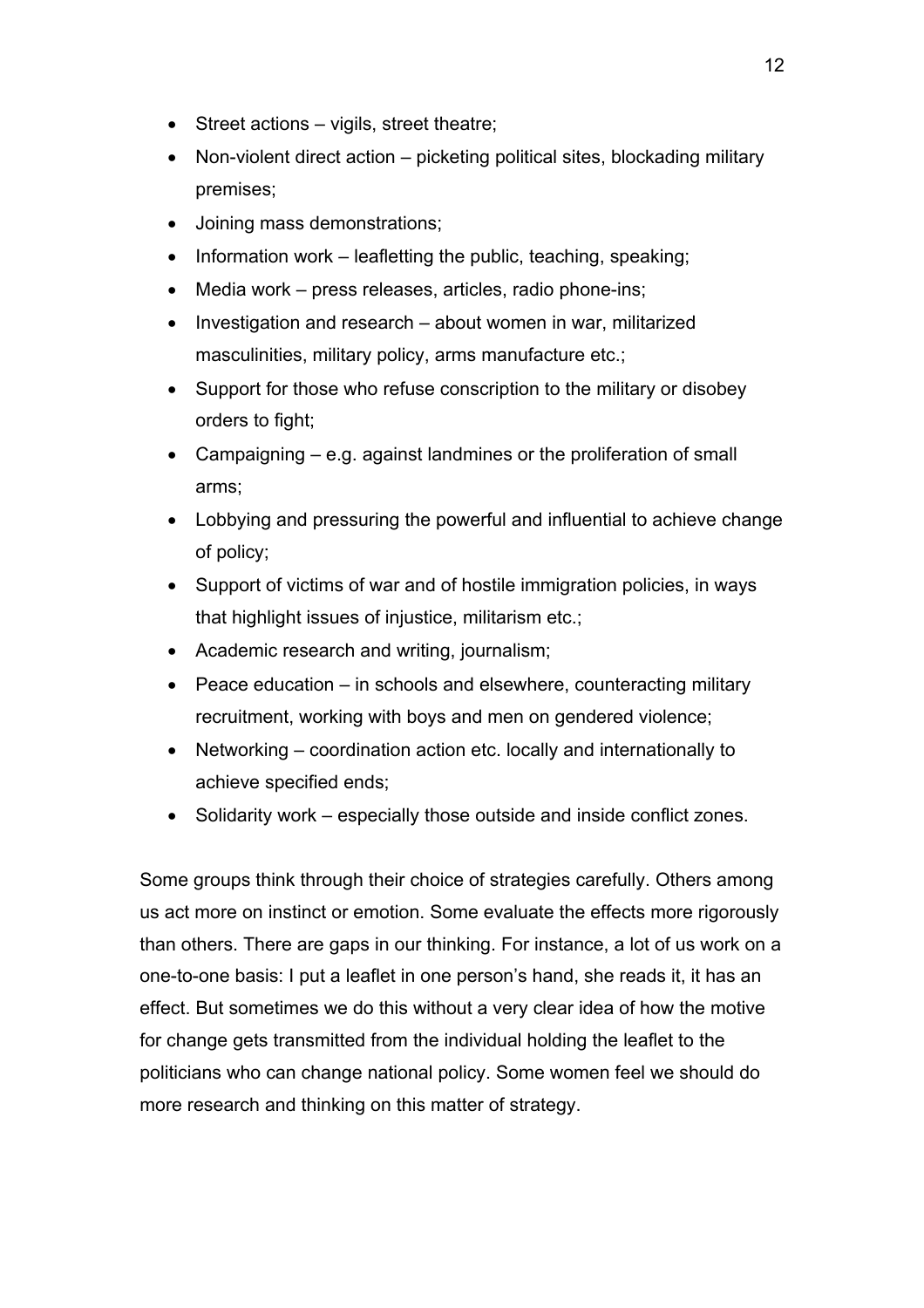#### **5) Communication.**

I just want to end with some thoughts about communication in a global social movement like ours.

In social movements, representations, words, images and symbols are vitally important. The local movements act up, act out, on the street, at the military base. These actions have a local effect. But to have a wider impact, to clarify and communicate our purposes meaningfully to each other within the movement, to reach the unconvinced, to give us the momentum of a global social movement, there's no avoiding the fact that our actions have to be transformed into electronic words and images.

It's not only between, but also within, the elements of the movement that we need the Internet. To come back to Women in Black… We ask ourselves: can an amorphous creature like WiB, lots of little scattered groups without a linking structure, can we survive, grow and be effective? I get the sense that most women in Women in Black want it to stay spontaneous, without a 'line', without a structure – no committees, or presidents, or elections. But is there a danger we might disintegrate due to incoherence, unresolved differences, lack of conviction that what we believe is shared.

At the WiB annual encounter at Marina de Massa in Italy last August we recognized that the only way of steering between these hazards may be to invent more intelligent, more inclusive, processes of communication and decision-making using the Internet. And that's why a group of about 20 of us drawn from different countries were "volunteered" to get together as an electronic listserv (it's called 'wibcomm') to discuss how to carry those processes forward, to implement some improvements and report back on longer term strategy to the next international encounter in 2005.

WiB have no choice but to stay on-line because it's the only practical means of communication we have – as an international network it practically defines us. And here we add to the basic contradiction of the capitalist Internet a lot of